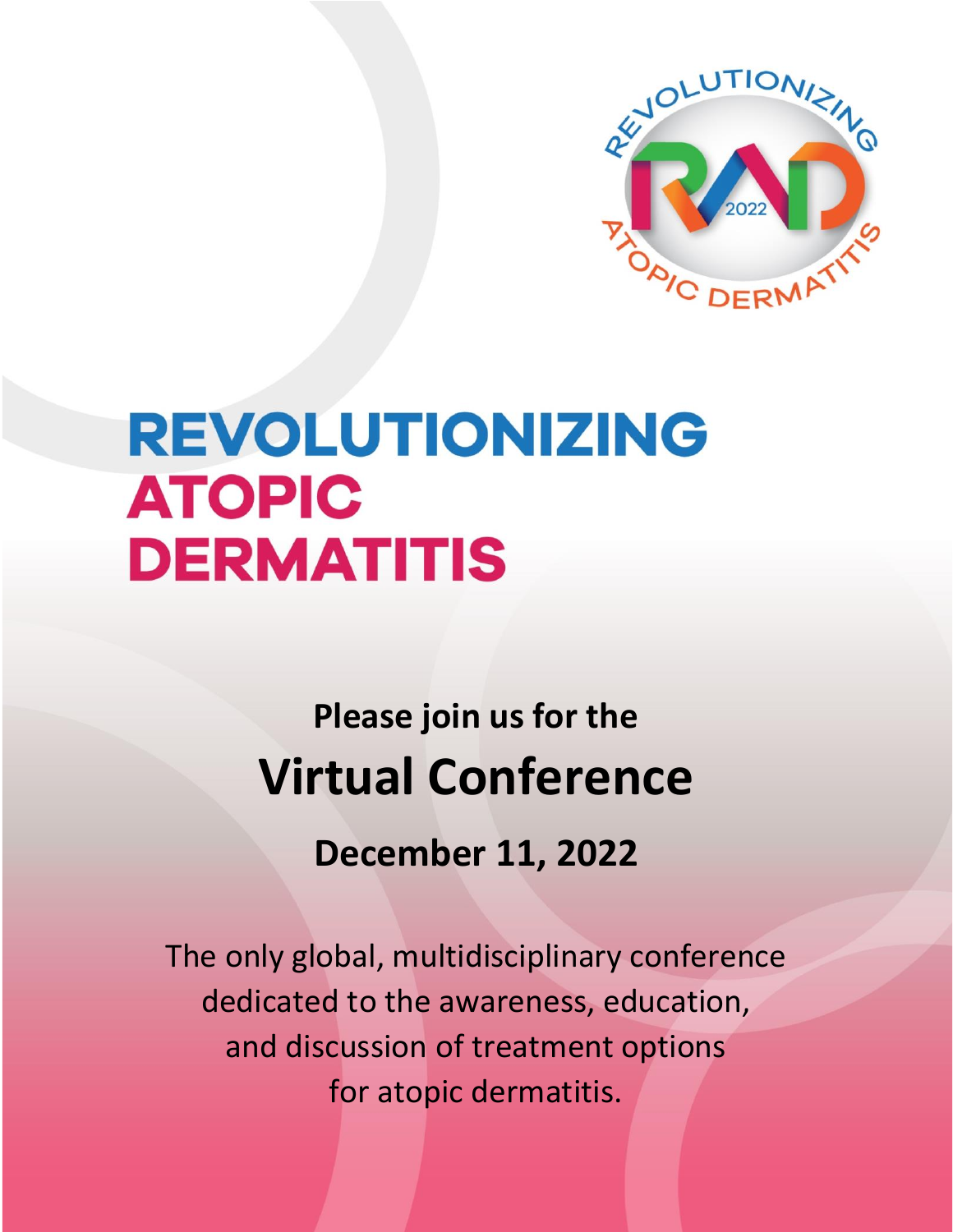

Dear Exhibitors and Industry Professionals:

Impressive progress has been made in managing and treating atopic dermatitis (AD) within the past few years, and we believe this is just the beginning. Efforts from the dermatology and allergy communities, along with the commitment from industry, have led to improved outcomes for many patients. However, misconceptions exist, and there is still so much to learn and build upon. In addition, there is a major need for a state-of-the-art, evidence-based, and multidisciplinary forum for AD management.

During this exciting and critical time for the AD community, we felt it was important to hold a CME-accredited conference that would focus exclusively on AD and the complex information that has accrued around proper diagnosis, treatment, and management. The first *Revolutionizing Atopic Dermatitis (RAD) Conference* was held in April 2019 in Chicago (USA), and by all accounts, it was a roaring success. There were over 180 attendees, 35 poster presentations, and truly cutting-edge lectures by world-renowned experts in dermatology, allergy and immunology, sleep medicine, ophthalmology, and nursing care.

*The RAD Virtual Symposium*, which was held virtually in April 2020, had more than 400 participants and 55 abstracts. As with the first Conference, the feedback from attendees was unanimously positive, with a clear mandate for Revolutionizing Atopic Dermatitis to become an ongoing annual meeting. In December 2020, the *2nd Annual RAD Conference* was also held virtually with 600 attendees from 33 countries and included 8 Mini Symposia, Hot Topics, Live Interactive Q&A and over 50 abstracts. The attendee feedback reinforced the need for more interprofessional education in AD.

As a result of the ongoing pandemic and in order to continue to provide program accessibility for participants around the globe, the RAD organizing committee made the decision to plan for virtual rather than in-person conferences in 2021:

The *RAD Virtual Conference*, a one-day program, was held in June 2021 with more than 300 attendees from 25 countries in attendance. The world-class faculty discussed the latest updates in clinical management of AD from the dermatology perspective, with a special focus on the rapidly evolving therapeutic landscape. The program featured nearly 70 original abstracts and two sessions dedicated exclusively to late-breaking abstracts.

The *3rd Annual Live RAD Conference* was held virtually on December 12-13, 2021, with abstract viewing opening the evening of December 11. Once again the program featured world-class speakers focused on the latest advances in the diagnosis, treatment, and management of AD, including special patient populations, emerging therapies and "hot topics"; 64 cutting edge abstracts including 12 late-breaking oral presentations, and live panel discussions and Q&A. More than 700 dermatology, allergy and immunology healthcare professionals, NPs/PAs/nurses and patients from over 32 countries participated in the program!

At the beginning of 2022, with continued travel restrictions due to the pandemic, the RAD Organizing Committee decided to hold a live conference event both in person and virtually:

The *4th Annual RAD Conference* was a huge success! The program was held live in person on April 9-11, 2022, in Baltimore, Maryland, as well as virtually. Over the course of the two-day conference, over 500 attendees from more than 26 countries participated. Our expert RAD faculty explored the rapidly evolving AD landscape and participated in live Q&A during which questions from in-person and virtual attendees were discussed. A total of 68 abstracts were featured, including an oral session dedicated to late-breaking research.

The feedback from attendees was unanimously positive, with a clear mandate for *Revolutionizing Atopic Dermatitis (RAD)* to become an ongoing annual conference. **Therefore, I am excited to announce the next**  *Revolutionizing Atopic Dermatitis (RAD) Virtual Conference* **will be held in December 2022.** We anticipate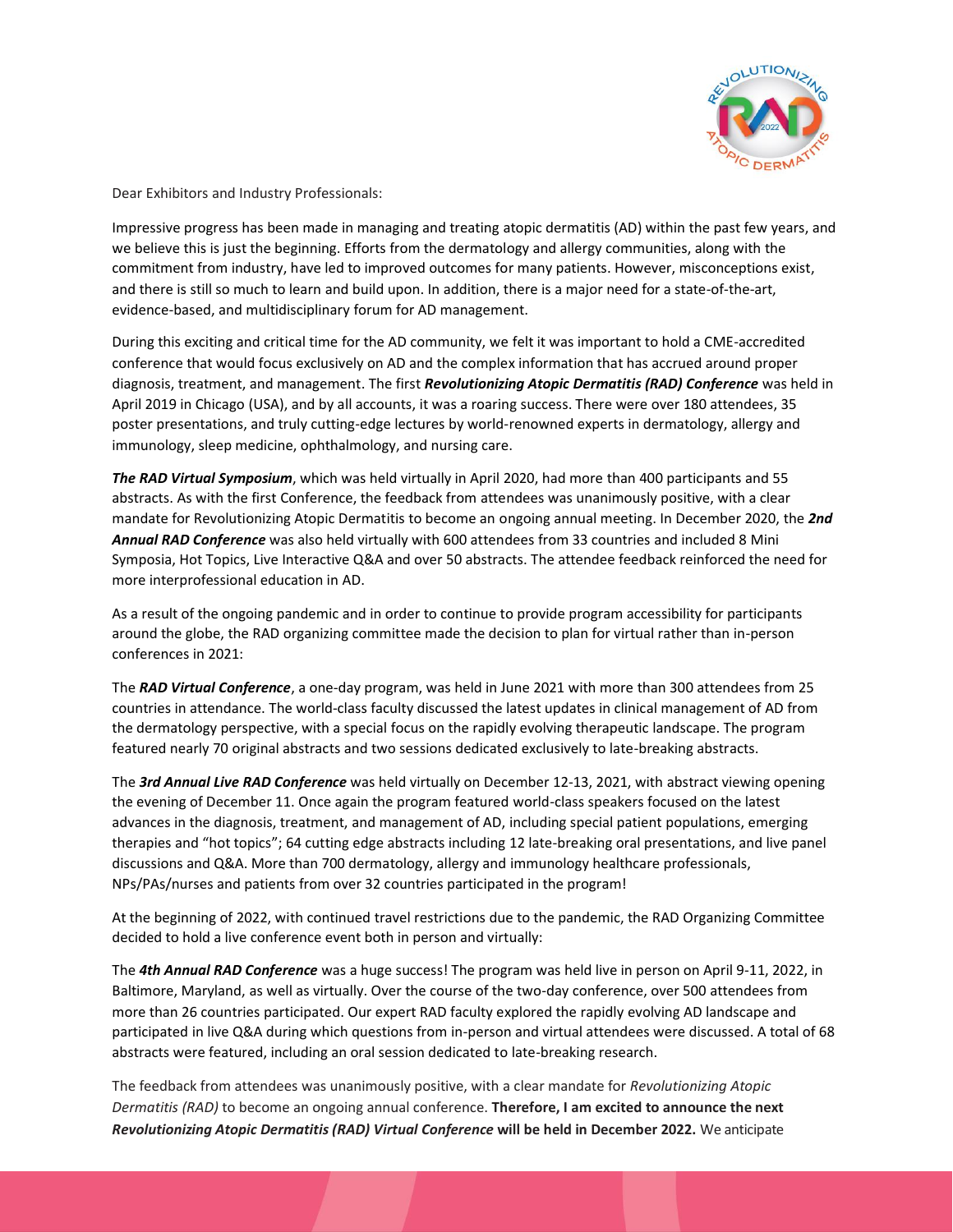

attendance by more than 500 dermatology and allergy healthcare professionals from all over the world. As an exhibitor, you will have an opportunity to discuss your products and services with AD experts and gain visibility.

Thank you for your continued support of this important, global initiative! I hope you choose to attend and support this innovative, global meeting. We are confident the conference will continue and expand for years to come!

Sincerely,

Jonathan I. Silverberg, MD, PhD, MPH Conference Chair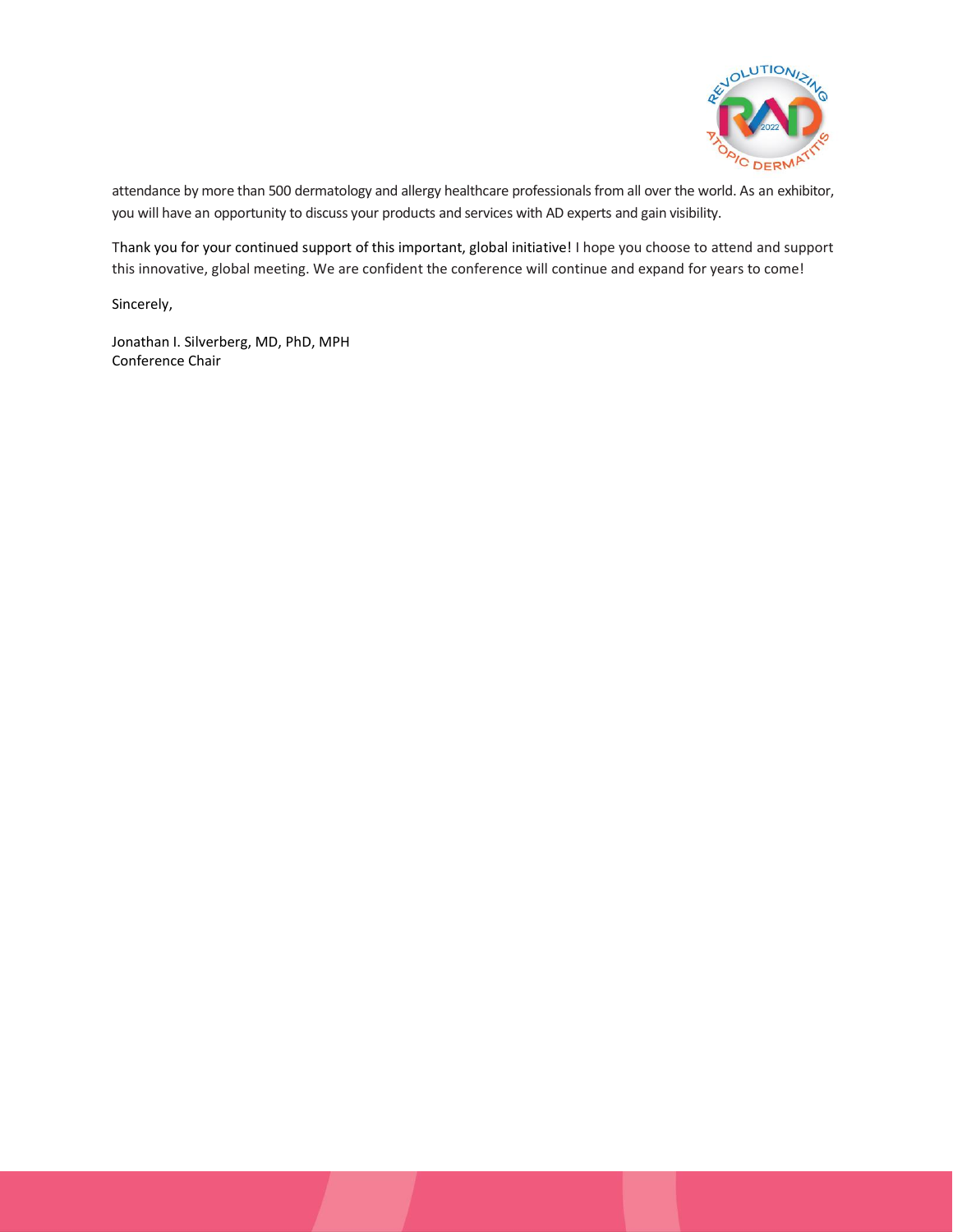

# **Preliminary Agenda December 11, 2022 8:00 AM – 6:20 PM EST**

| <b>Time</b>                         | <b>Session</b>                                                      |
|-------------------------------------|---------------------------------------------------------------------|
| $8:00$ AM $- 11:00$ AM              | <b>Poster Viewing Opens</b>                                         |
| 10:00 AM - 10:30 AM                 | <b>Sponsored Product Theater - Arcutis</b>                          |
| 10:35 AM - 11:05 AM                 | <b>Sponsored Product Theater - Pfizer</b>                           |
| $11:05$ AM $- 11:15$ AM             | <b>Opening Remarks</b>                                              |
| $11:15$ AM $- 1:15$ PM              | Mini-Symposium 1: Treatment Update on Atopic Dermatitis             |
| $11:15$ AM $- 11:45$ PM             | <b>Topical Therapy</b>                                              |
| $11:45$ AM $- 12:15$ PM             | <b>Oral Systemic Therapy</b>                                        |
| $12:15$ AM $- 12:45$ PM             | <b>Biologic Therapy</b>                                             |
| 12:45 AM - 1:00 PM                  | <b>Treatment Guidelines</b>                                         |
| $1:00$ AM $-1:15$ PM                | Q & A                                                               |
| $1:20$ PM $-1:50$ PM                | <b>Sponsored Product Theater - Abbvie</b>                           |
| $1:55$ PM $- 2:25$ PM               | <b>Sponsored Product Theater - Regeneron</b>                        |
| $2:30$ PM $-3:30$ PM                | Mini-Symposium 2: Mental health interventions for atopic dermatitis |
| $3:30$ PM $- 4:30$ PM               | Mini-Symposium 3: Digital medicine revolution in atopic dermatitis  |
| $4:30$ PM $-5:00$ PM                | Sponsored Product Theater - Eli Lilly                               |
| $5:00$ PM $-6:20$ PM                | <b>Late-Breaking Research</b>                                       |
| $6:20 \text{ PM} - 6:30 \text{ PM}$ | <b>Closing Remarks</b>                                              |

*(Agenda subject to change)*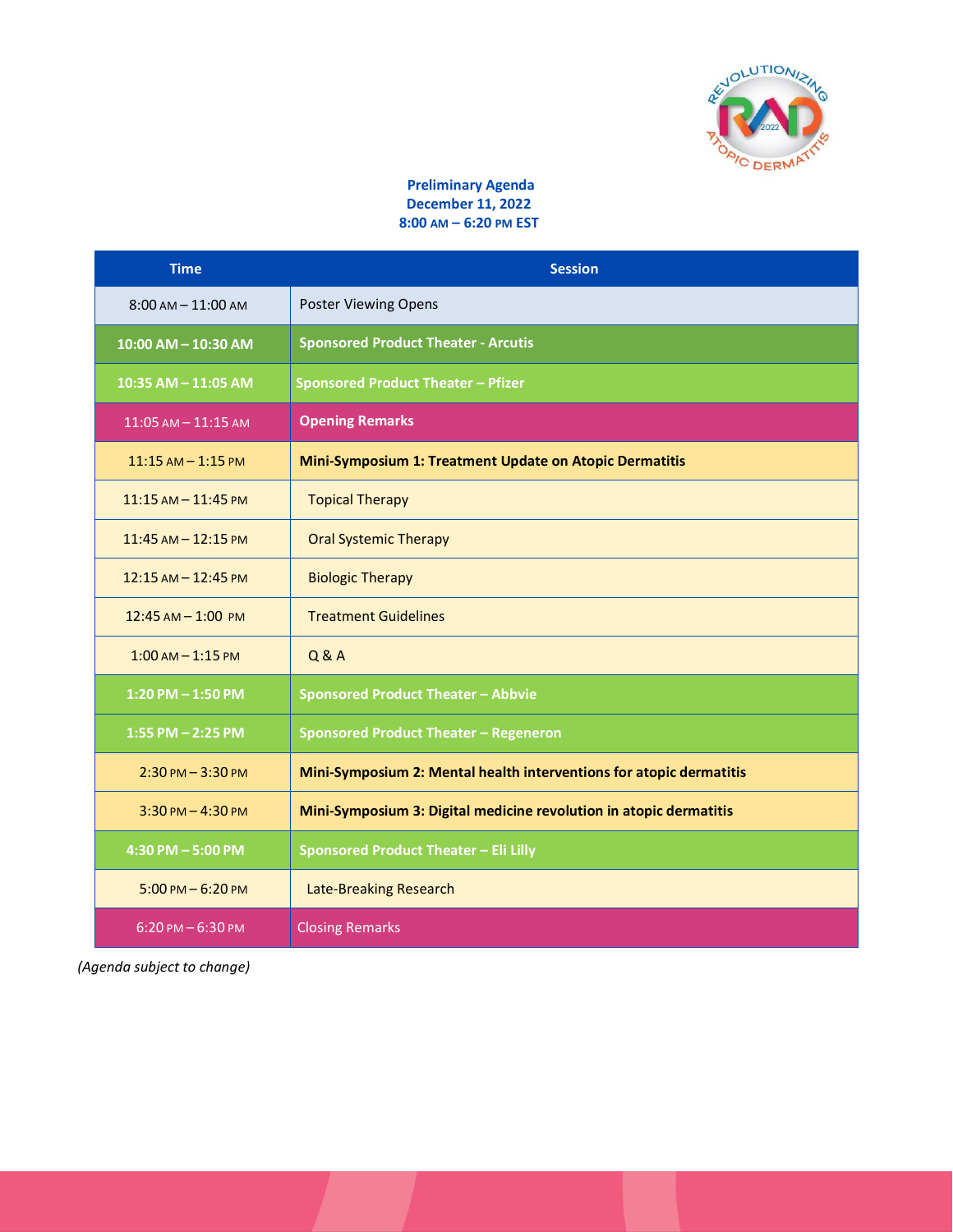

## **Sponsorship Opportunities**

# **Platinum – \$50,000**

### Includes:

- RAD Website Banner
	- o 728 px wide by 90 px high
	- o PNG Format
- 25 complimentary industry registrations
- Recognition as a Platinum Sponsor on the RAD website
- Access to the pre-registration list

# **Gold – \$35,000**

### Includes:

- 15 complimentary industry registrations
- Recognition as a Gold Sponsor on the website
- Access to the pre-registration list

# **Silver – \$20,000**

## Includes:

- 5 complimentary industry registrations
- Recognition as a Silver Sponsor on the website
- Access to the pre-registration list

# **Product Theatre– \$50,000 – Sold out**

Includes:

- 5 complimentary industry registrations
- Logo included on directional signage and agenda
- Acknowledgment in conference guide

# **Registration Rates**

| <b>Group</b>                                | September 30, 2022 -<br>November 1, 2022 | November 2, 2022 -<br>December 2022 |
|---------------------------------------------|------------------------------------------|-------------------------------------|
| Physicians and Fellows                      | \$50.00                                  | \$75.00                             |
| NPs, PAs, and Nurses                        | \$50.00                                  | \$75.00                             |
| <b>Residents and Students</b>               | \$0                                      | \$0                                 |
| Industry - Exhibits and Scientific Sessions | \$300.00                                 | \$500.00                            |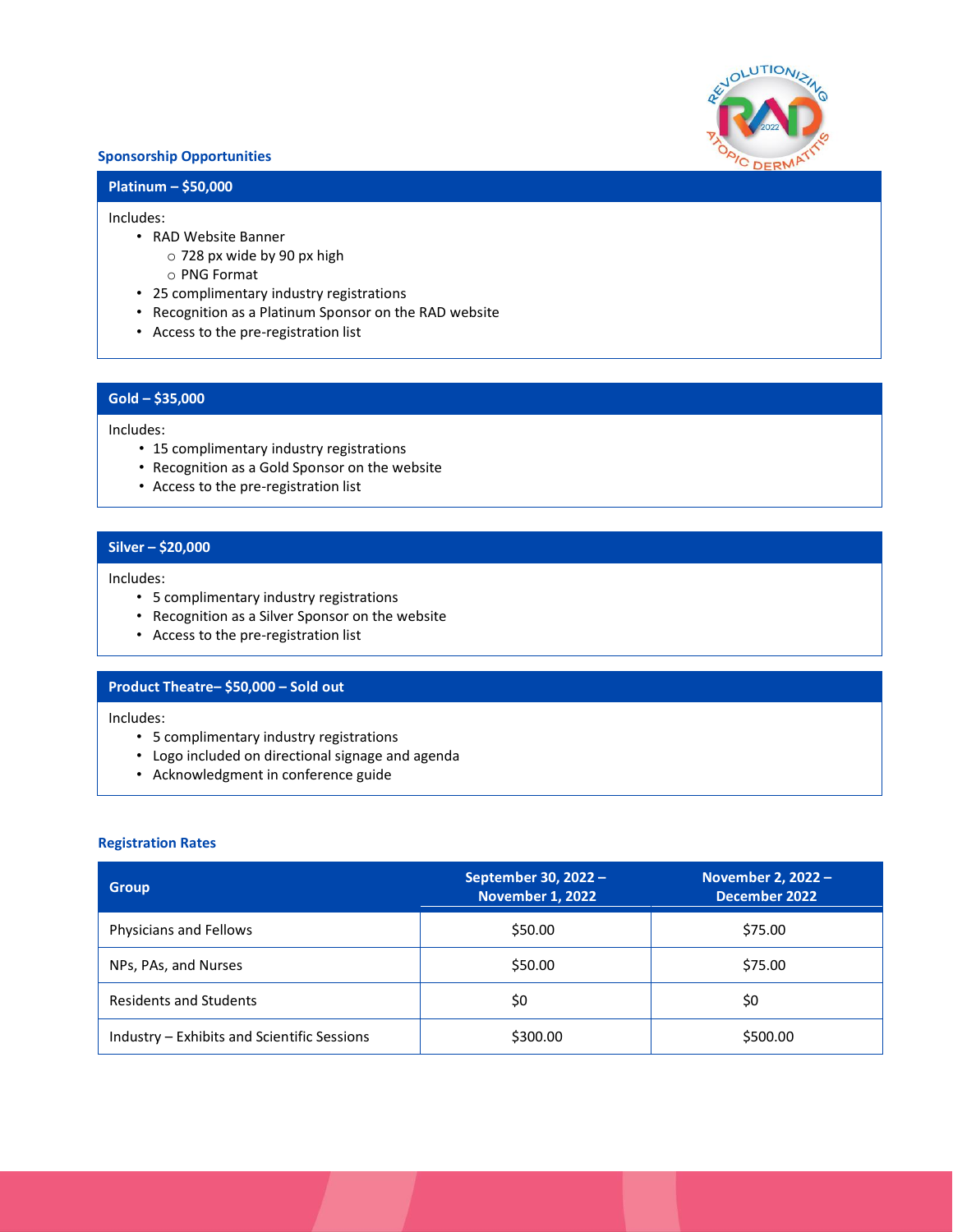

## **SPONSORSHIP APPLICATION FORM**

We sincerely appreciate your interest in sponsoring the second *Revolutionizing Atopic Dermatitis (RAD) Virtual Conference*! Please fill out the information below, confirming your sponsorship. You will be contacted within 10 business days by RAD to finalize payment and registrations and to provide personalized deadlines. Please note: Some sponsorship opportunities are offered on a first-come, first-served basis.

## **Sponsor Information**

| <b>Company Name</b>             |  |
|---------------------------------|--|
| <b>Contract Contact Name</b>    |  |
| <b>Contract Phone Number</b>    |  |
| <b>Contract Email Address</b>   |  |
| Address                         |  |
| City                            |  |
| State, ZIP                      |  |
| <b>Live Meeting Day Contact</b> |  |
| (if different from above)       |  |
| Live Meeting Day Mobile #       |  |
| Live Meeting Day Email          |  |

## **Sponsorship Level (please check one)**

|          |        | Platinum \$50,000 (includes 25 industry registrations) |
|----------|--------|--------------------------------------------------------|
|          | Gold   | \$35,000 (includes 15 industry registrations)          |
|          | Silver | \$25,000 (includes 5 industry registrations)           |
| Sold     |        |                                                        |
| $\sim$ . |        |                                                        |

Out Product Theatre - \$50, 000.00 –

#### **Please complete this application and return it to:**

• Email to: Patrice Melluso, [patrice@revolutionizingad.com](mailto:pmelluso@theaccredited.com)

#### **Rules and Regulations**

#### **Grantor Attendance Policy**

Representatives of commercial supporters may attend an educational activity but may not engage in promotional activities while in the room where the CME activity takes place. No commercial promotional materials shall be displayed or distributed in the same room as the CME activity. Exhibits are permitted at the conference; however, they shall not influence nor interfere with the presentation of the CME activity.

#### **Giveaways and Promotional Items**

The conference requests compliance with all applicable industry, state, and federal regulatory and governmental agency guidelines (AMA, PhRMA, OIG, FDA, FCC, FTC, AdvaMed, etc.). Acceptable giveaways should primarily entail a benefit to patients, be related to the physician's work, and not be of substantial value. Giveaways may only be distributed from the exhibitor's booth and may not be mailed to attendees after the meeting or delivered to outside locations during the meeting. Prize contests, awards, drawings, raffles, or lotteries of any kind held at any time or place during the conference are not permitted. The conference, in its sole discretion, shall have the right to prohibit the distribution of any samples it deems objectionable or otherwise inappropriate.

#### **Cancellation and Refund Policy**

Full refunds (less \$100 processing fee) are available if requested in writing at least 1 month prior to the date of the program. The conference is not responsible for "acts of God" such as inclement weather, delays in airline travel, or governmental restrictions on travel due to national emergencies. Refunds will not be made if participants are unable to attend because of these issues.